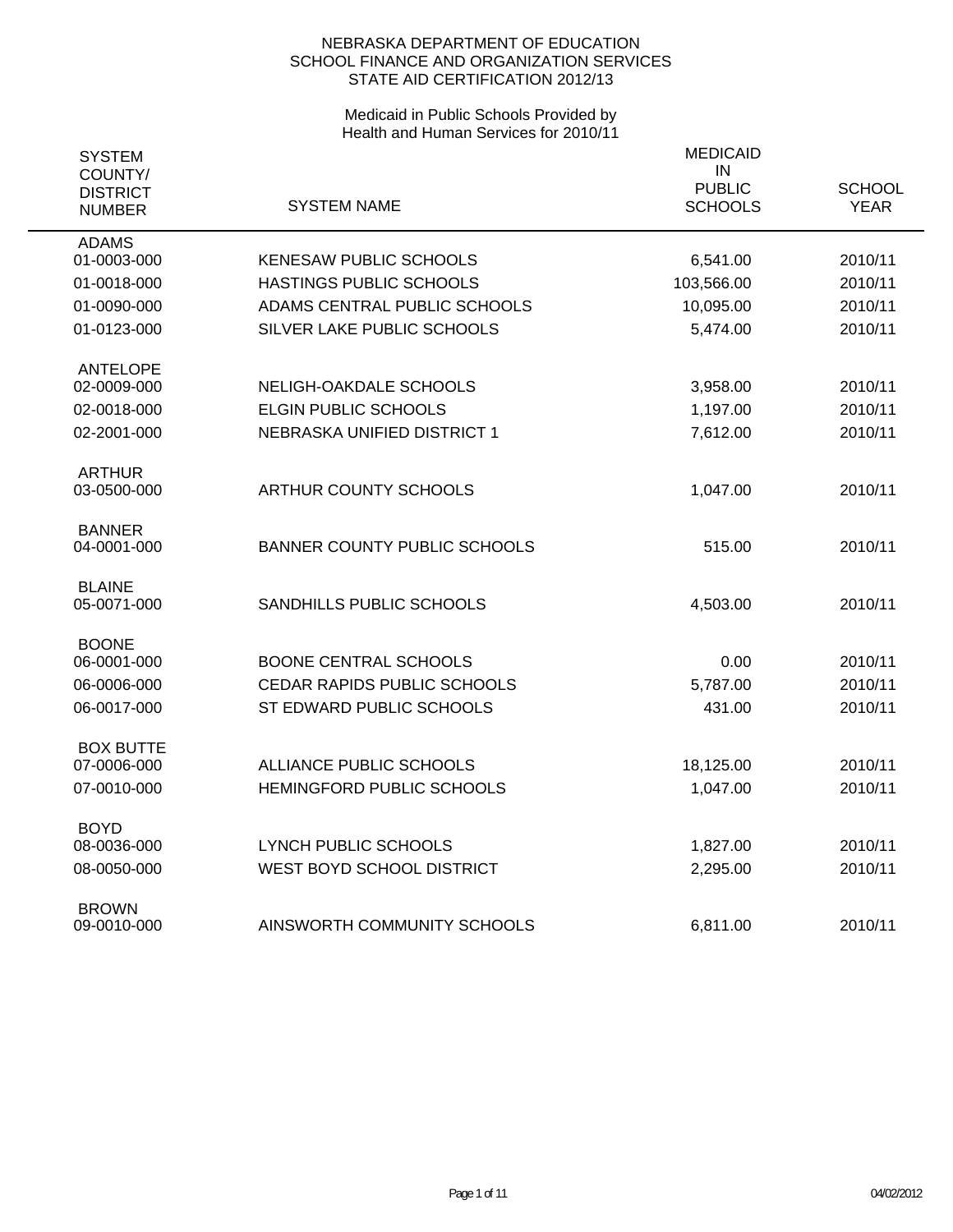| <b>SYSTEM</b><br>COUNTY/<br><b>DISTRICT</b><br><b>NUMBER</b> | <b>SYSTEM NAME</b>                  | <b>MEDICAID</b><br>IN<br><b>PUBLIC</b><br><b>SCHOOLS</b> | <b>SCHOOL</b><br><b>YEAR</b> |
|--------------------------------------------------------------|-------------------------------------|----------------------------------------------------------|------------------------------|
| <b>BUFFALO</b><br>10-0002-000                                | <b>GIBBON PUBLIC SCHOOLS</b>        | 0.00                                                     | 2010/11                      |
| 10-0007-000                                                  | <b>KEARNEY PUBLIC SCHOOLS</b>       | 65,387.00                                                | 2010/11                      |
| 10-0009-000                                                  | ELM CREEK PUBLIC SCHOOLS            | 1,482.00                                                 | 2010/11                      |
| 10-0019-000                                                  | SHELTON PUBLIC SCHOOLS              | 2,218.00                                                 | 2010/11                      |
| 10-0069-000                                                  | RAVENNA PUBLIC SCHOOLS              | 0.00                                                     | 2010/11                      |
| 10-0105-000                                                  | PLEASANTON PUBLIC SCHOOLS           | 1,837.00                                                 | 2010/11                      |
| 10-0119-000                                                  | AMHERST PUBLIC SCHOOLS              | 542.00                                                   | 2010/11                      |
| <b>BURT</b>                                                  |                                     |                                                          |                              |
| 11-0001-000                                                  | TEKAMAH-HERMAN COMMUNITY SCHS       | 6,444.00                                                 | 2010/11                      |
| 11-0014-000                                                  | OAKLAND CRAIG PUBLIC SCHOOLS        | 3,883.00                                                 | 2010/11                      |
| 11-0020-000                                                  | LYONS-DECATUR NORTHEAST SCHS        | 4,461.00                                                 | 2010/11                      |
| <b>BUTLER</b>                                                |                                     |                                                          |                              |
| 12-0056-000                                                  | DAVID CITY PUBLIC SCHOOLS           | 8,036.00                                                 | 2010/11                      |
| 12-0502-000                                                  | EAST BUTLER PUBLIC SCHOOLS          | 0.00                                                     | 2010/11                      |
| <b>CASS</b><br>13-0001-000                                   | PLATTSMOUTH COMMUNITY SCHOOLS       | 9,151.00                                                 | 2010/11                      |
| 13-0022-000                                                  | <b>WEEPING WATER PUBLIC SCHOOLS</b> | 183.00                                                   | 2010/11                      |
| 13-0032-000                                                  | LOUISVILLE PUBLIC SCHOOLS           | 5,851.00                                                 | 2010/11                      |
| 13-0056-000                                                  | <b>CONESTOGA PUBLIC SCHOOLS</b>     | 9,308.00                                                 | 2010/11                      |
| 13-0097-000                                                  | ELMWOOD-MURDOCK PUBLIC SCHOOLS      | 4,942.00                                                 | 2010/11                      |
| <b>CEDAR</b>                                                 |                                     |                                                          |                              |
| 14-0008-000                                                  | HARTINGTON PUBLIC SCHOOLS           | 3,312.00                                                 | 2010/11                      |
| 14-0045-000                                                  | RANDOLPH PUBLIC SCHOOLS             | 1,720.00                                                 | 2010/11                      |
| 14-0054-000                                                  | LAUREL-CONCORD PUBLIC SCHOOLS       | 4,820.00                                                 | 2010/11                      |
| 14-0101-000                                                  | <b>WYNOT PUBLIC SCHOOLS</b>         | 1,739.00                                                 | 2010/11                      |
| 14-0541-000                                                  | <b>COLERIDGE COMMUNITY SCHOOLS</b>  | 0.00                                                     | 2010/11                      |
| <b>CHASE</b>                                                 |                                     |                                                          |                              |
| 15-0010-000                                                  | <b>CHASE COUNTY SCHOOLS</b>         | 564.00                                                   | 2010/11                      |
| 15-0536-000                                                  | <b>WAUNETA-PALISADE PUBLIC SCHS</b> | 0.00                                                     | 2010/11                      |
| <b>CHERRY</b><br>16-0006-000                                 | <b>VALENTINE COMMUNITY SCHOOLS</b>  | 14,629.00                                                | 2010/11                      |
| 16-0030-000                                                  | CODY-KILGORE PUBLIC SCHS            | 0.00                                                     | 2010/11                      |
|                                                              |                                     |                                                          |                              |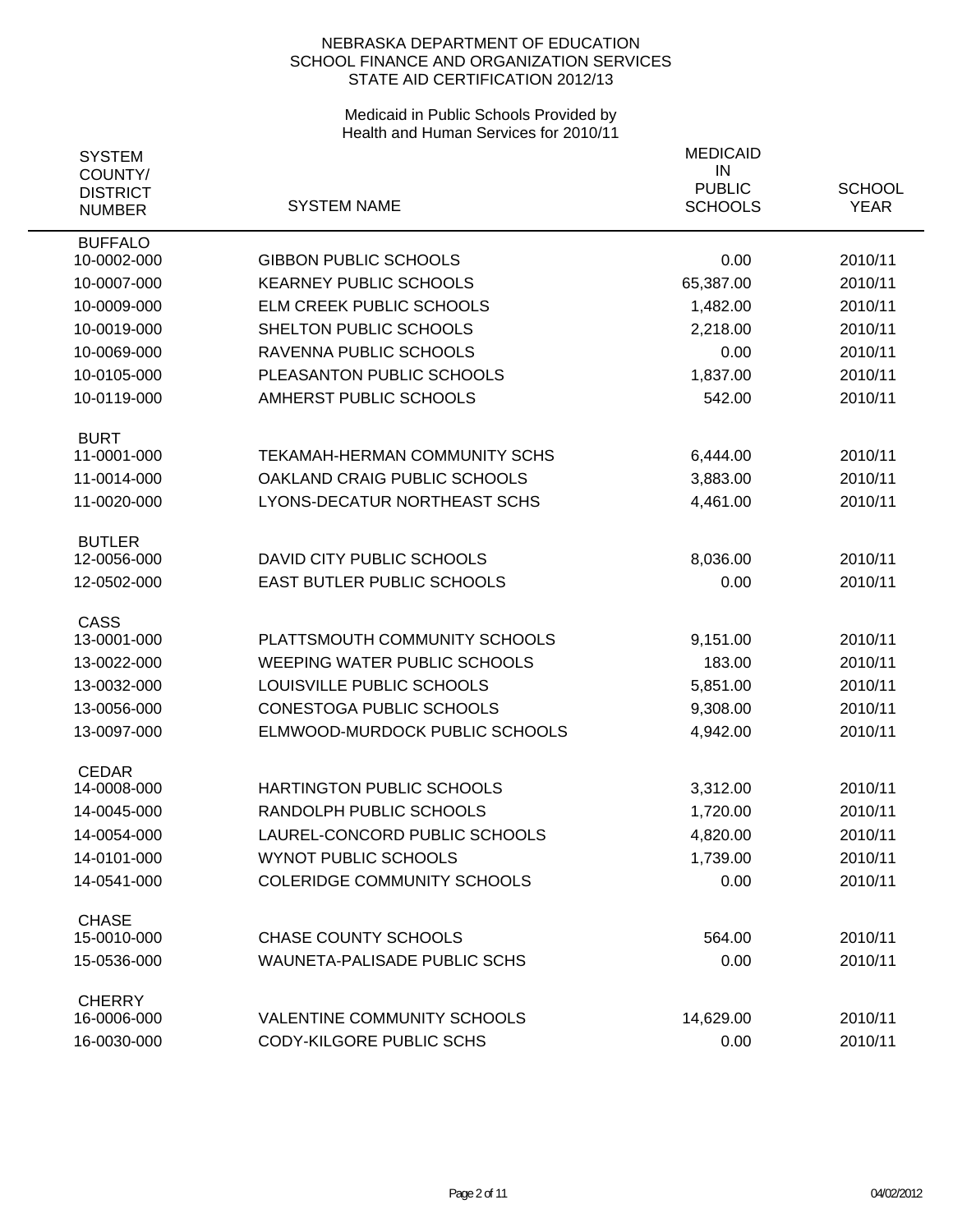| <b>SYSTEM</b><br>COUNTY/<br><b>DISTRICT</b><br><b>NUMBER</b> | <b>SYSTEM NAME</b>                                                  | <b>MEDICAID</b><br>IN<br><b>PUBLIC</b><br><b>SCHOOLS</b> | <b>SCHOOL</b><br><b>YEAR</b> |
|--------------------------------------------------------------|---------------------------------------------------------------------|----------------------------------------------------------|------------------------------|
| <b>CHEYENNE</b><br>17-0001-000                               | SIDNEY PUBLIC SCHOOLS                                               | 19,797.00                                                | 2010/11                      |
| 17-0003-000                                                  | LEYTON PUBLIC SCHOOLS                                               | 1,582.00                                                 | 2010/11                      |
| 17-0009-000                                                  | POTTER-DIX PUBLIC SCHOOLS                                           | 702.00                                                   | 2010/11                      |
| <b>CLAY</b><br>18-0002-000                                   | <b>SUTTON PUBLIC SCHOOLS</b>                                        | 6,510.00                                                 | 2010/11                      |
| 18-0011-000                                                  | HARVARD PUBLIC SCHOOLS                                              | 11,196.00                                                | 2010/11                      |
| <b>COLFAX</b>                                                |                                                                     |                                                          |                              |
| 19-0039-000                                                  | LEIGH COMMUNITY SCHOOLS                                             | 493.00                                                   | 2010/11                      |
| 19-0058-000                                                  | <b>CLARKSON PUBLIC SCHOOLS</b><br><b>SCHUYLER COMMUNITY SCHOOLS</b> | 0.00                                                     | 2010/11                      |
| 19-0123-000                                                  |                                                                     | 12,228.00                                                | 2010/11                      |
| 19-2001-000                                                  | DODGE-HOWELLS UNIFIED SCHOOL D                                      | 1,566.00                                                 | 2010/11                      |
| <b>CUMING</b><br>20-0001-000                                 | <b>WEST POINT PUBLIC SCHOOLS</b>                                    | 18,406.00                                                | 2010/11                      |
| 20-0020-000                                                  | BANCROFT-ROSALIE COMM SCHOOLS                                       | 3,030.00                                                 | 2010/11                      |
| 20-0030-000                                                  | WISNER-PILGER PUBLIC SCHOOLS                                        | 2,434.00                                                 | 2010/11                      |
| <b>CUSTER</b>                                                |                                                                     |                                                          |                              |
| 21-0015-000                                                  | ANSELMO-MERNA PUBLIC SCHOOLS                                        | 10,927.00                                                | 2010/11                      |
| 21-0025-000                                                  | <b>BROKEN BOW PUBLIC SCHOOLS</b><br>ANSLEY PUBLIC SCHOOLS           | 49,961.00                                                | 2010/11                      |
| 21-0044-000                                                  |                                                                     | 20,749.00                                                | 2010/11                      |
| 21-0084-000<br>21-0089-000                                   | SARGENT PUBLIC SCHOOLS<br>ARNOLD PUBLIC SCHOOLS                     | 1,522.00<br>862.00                                       | 2010/11<br>2010/11           |
| 21-0180-000                                                  | CALLAWAY PUBLIC SCHOOLS                                             | 4,099.00                                                 | 2010/11                      |
|                                                              |                                                                     |                                                          |                              |
| <b>DAKOTA</b><br>22-0011-000                                 | SO SIOUX CITY COMMUNITY SCHS                                        | 36,768.00                                                | 2010/11                      |
| 22-0031-000                                                  | HOMER COMMUNITY SCHOOLS                                             | 216.00                                                   | 2010/11                      |
| <b>DAWES</b><br>23-0002-000                                  | <b>CHADRON PUBLIC SCHOOLS</b>                                       | 9,014.00                                                 | 2010/11                      |
| 23-0071-000                                                  | <b>CRAWFORD PUBLIC SCHOOLS</b>                                      | 3,000.00                                                 | 2010/11                      |
| <b>DAWSON</b>                                                |                                                                     |                                                          |                              |
| 24-0001-000                                                  | LEXINGTON PUBLIC SCHOOLS                                            | 15,606.00                                                | 2010/11                      |
| 24-0004-000                                                  | <b>OVERTON PUBLIC SCHOOLS</b>                                       | 2,735.00                                                 | 2010/11                      |
| 24-0011-000                                                  | <b>COZAD COMMUNITY SCHOOLS</b>                                      | 24,971.00                                                | 2010/11                      |
| 24-0020-000                                                  | <b>GOTHENBURG PUBLIC SCHOOLS</b>                                    | 12,044.00                                                | 2010/11                      |
| 24-0101-000                                                  | SUMNER-EDDYVILLE-MILLER SCHS                                        | 0.00                                                     | 2010/11                      |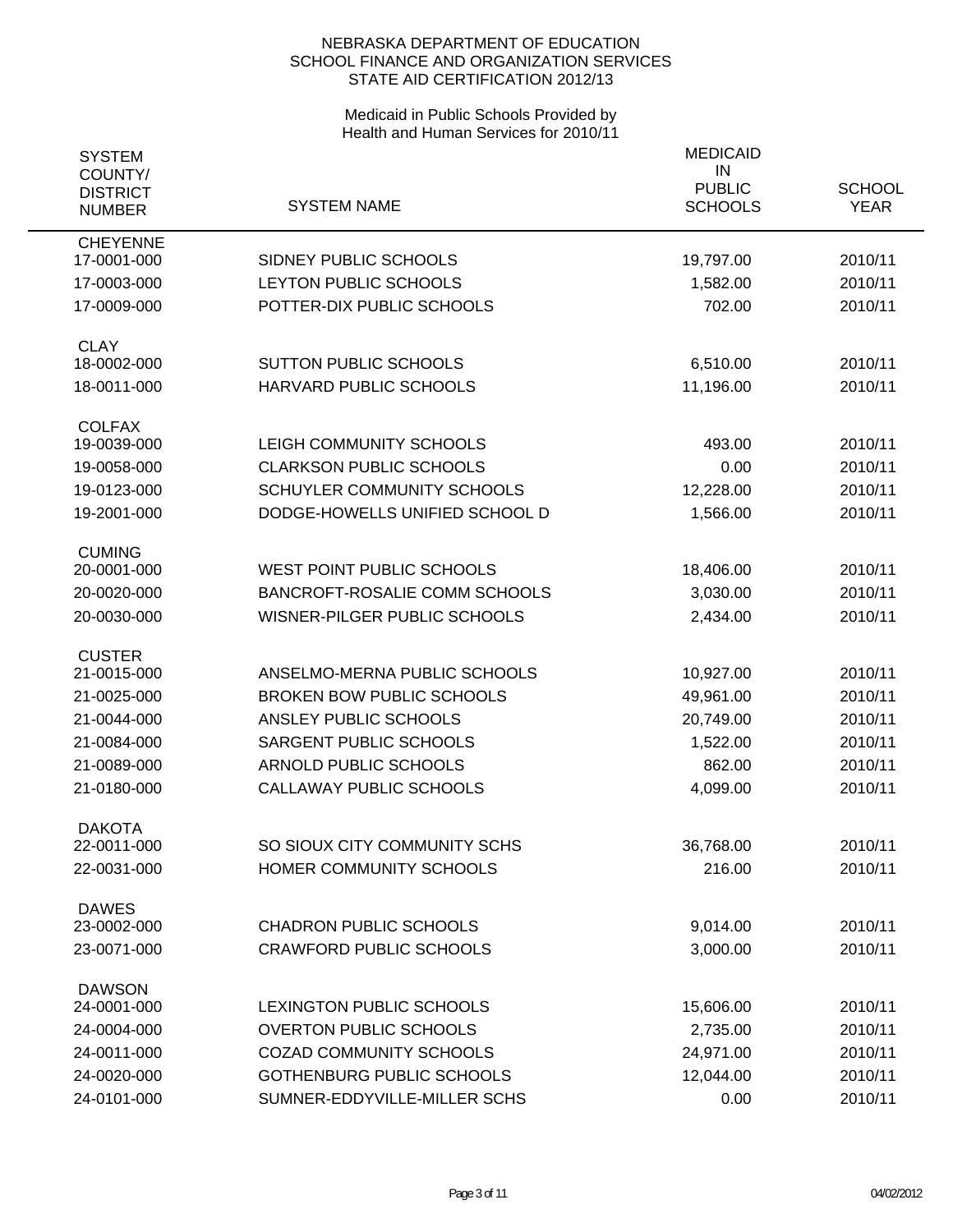| <b>SYSTEM</b><br>COUNTY/<br><b>DISTRICT</b><br><b>NUMBER</b> | <b>SYSTEM NAME</b>                    | <b>MEDICAID</b><br>IN<br><b>PUBLIC</b><br><b>SCHOOLS</b> | <b>SCHOOL</b><br><b>YEAR</b> |
|--------------------------------------------------------------|---------------------------------------|----------------------------------------------------------|------------------------------|
| <b>DEUEL</b><br>25-0025-000                                  | <b>CREEK VALLEY SCHOOLS</b>           | 1,109.00                                                 | 2010/11                      |
| 25-0095-000                                                  | SOUTH PLATTE PUBLIC SCHOOLS           | 4,718.00                                                 | 2010/11                      |
| <b>DIXON</b><br>26-0001-000                                  | PONCA PUBLIC SCHOOLS                  | 2,272.00                                                 | 2010/11                      |
| 26-0024-000                                                  | NEWCASTLE PUBLIC SCHOOLS              | 0.00                                                     | 2010/11                      |
| 26-0070-000                                                  | ALLEN CONSOLIDATED SCHOOLS            | 2,300.00                                                 | 2010/11                      |
| 26-0561-000                                                  | EMERSON-HUBBARD PUBLIC SCHOOLS        | 0.00                                                     | 2010/11                      |
| <b>DODGE</b>                                                 |                                       |                                                          |                              |
| 27-0001-000                                                  | <b>FREMONT PUBLIC SCHOOLS</b>         | 34,411.00                                                | 2010/11                      |
| 27-0062-000                                                  | <b>SCRIBNER-SNYDER COMMUNITY SCHS</b> | 5,769.00                                                 | 2010/11                      |
| 27-0594-000                                                  | <b>LOGAN VIEW PUBLIC SCHOOLS</b>      | 11,181.00                                                | 2010/11                      |
| 27-0595-000                                                  | NORTH BEND CENTRAL PUBLIC SCHS        | 4,444.00                                                 | 2010/11                      |
| <b>DOUGLAS</b>                                               |                                       |                                                          |                              |
| 28-0001-000                                                  | <b>OMAHA PUBLIC SCHOOLS</b>           | 2,515.00                                                 | 2010/11                      |
| 28-0010-000                                                  | <b>ELKHORN PUBLIC SCHOOLS</b>         | 17,267.00                                                | 2010/11                      |
| 28-0015-000                                                  | DOUGLAS CO WEST COMMUNITY SCHS        | 3,346.00                                                 | 2010/11                      |
| 28-0017-000                                                  | <b>MILLARD PUBLIC SCHOOLS</b>         | 145,210.00                                               | 2010/11                      |
| 28-0054-000                                                  | <b>RALSTON PUBLIC SCHOOLS</b>         | 34,929.00                                                | 2010/11                      |
| 28-0059-000                                                  | BENNINGTON PUBLIC SCHOOLS             | 0.00                                                     | 2010/11                      |
| 28-0066-000                                                  | <b>WESTSIDE COMMUNITY SCHOOLS</b>     | 20,479.00                                                | 2010/11                      |
| <b>DUNDY</b><br>29-0117-000                                  | DUNDY CO STRATTON PUBLIC SCHS         | 4,619.00                                                 | 2010/11                      |
| <b>FILLMORE</b>                                              |                                       |                                                          |                              |
| 30-0001-000                                                  | EXETER-MILLIGAN PUBLIC SCHOOLS        | 389.00                                                   | 2010/11                      |
| 30-0025-000                                                  | FILLMORE CENTRAL PUBLIC SCHS          | 11,816.00                                                | 2010/11                      |
| 30-0054-000                                                  | SHICKLEY PUBLIC SCHOOLS               | 897.00                                                   | 2010/11                      |
| <b>FRANKLIN</b><br>31-0506-000                               | <b>FRANKLIN PUBLIC SCHOOLS</b>        | 5,967.00                                                 | 2010/11                      |
| <b>FRONTIER</b><br>32-0046-000                               | MAYWOOD PUBLIC SCHOOLS                | 0.00                                                     | 2010/11                      |
| 32-0095-000                                                  | EUSTIS-FARNAM PUBLIC SCHOOLS          | 3,582.00                                                 | 2010/11                      |
| 32-0125-000                                                  | MEDICINE VALLEY PUBLIC SCHOOLS        | 519.00                                                   | 2010/11                      |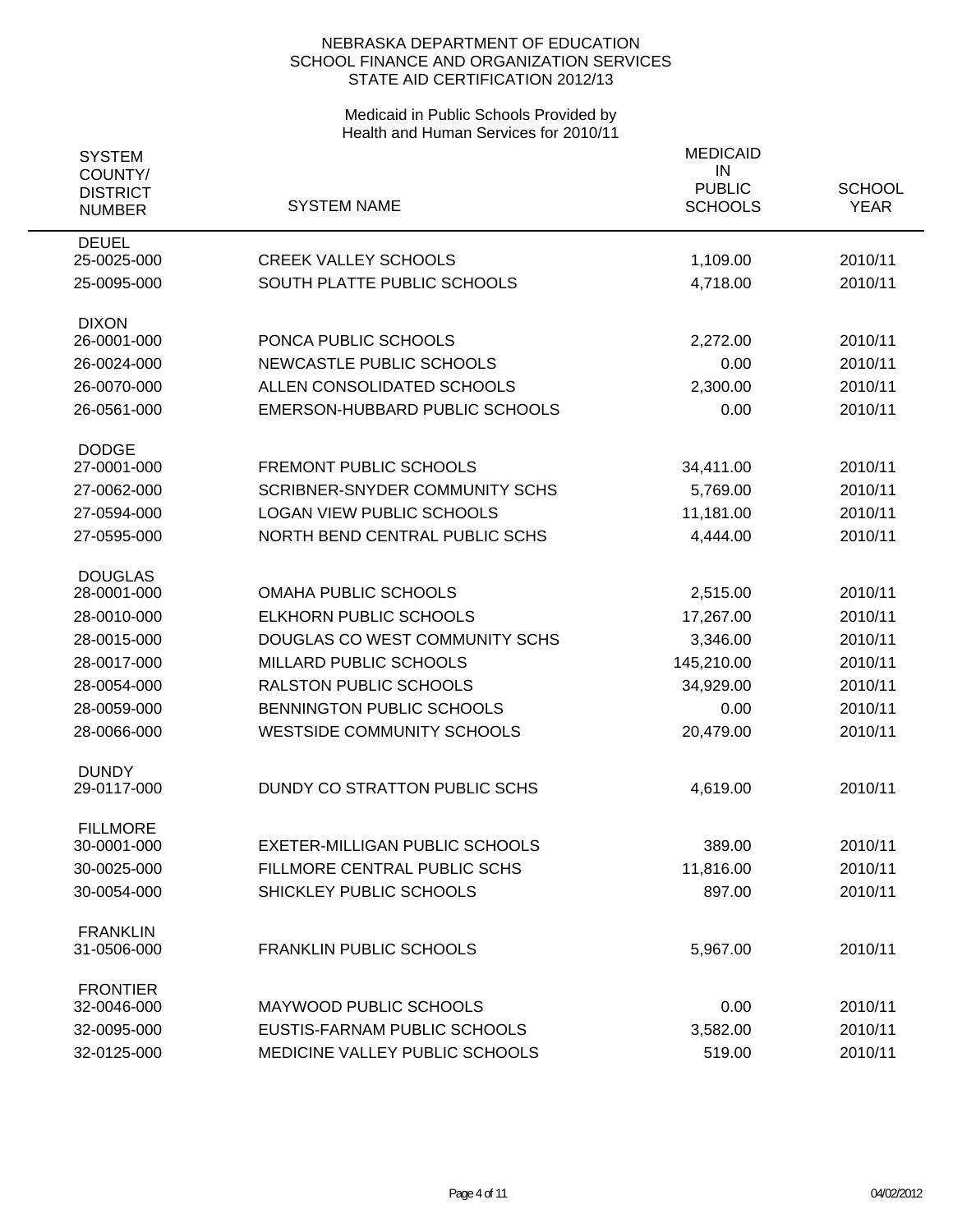| <b>SYSTEM</b>                               |                                       | <b>MEDICAID</b><br>IN           |                              |
|---------------------------------------------|---------------------------------------|---------------------------------|------------------------------|
| COUNTY/<br><b>DISTRICT</b><br><b>NUMBER</b> | <b>SYSTEM NAME</b>                    | <b>PUBLIC</b><br><b>SCHOOLS</b> | <b>SCHOOL</b><br><b>YEAR</b> |
| <b>FURNAS</b>                               |                                       |                                 |                              |
| 33-0018-000                                 | ARAPAHOE PUBLIC SCHOOLS               | 9,043.00                        | 2010/11                      |
| 33-0021-000                                 | <b>CAMBRIDGE PUBLIC SCHOOLS</b>       | 8,661.00                        | 2010/11                      |
| 33-0540-000                                 | SOUTHERN VALLEY SCHOOLS               | 14,460.00                       | 2010/11                      |
| <b>GAGE</b>                                 |                                       |                                 |                              |
| 34-0001-000                                 | SOUTHERN SCHOOL DIST 1                | 2,449.00                        | 2010/11                      |
| 34-0015-000                                 | <b>BEATRICE PUBLIC SCHOOLS</b>        | 38,692.00                       | 2010/11                      |
| 34-0034-000                                 | <b>FREEMAN PUBLIC SCHOOLS</b>         | 305.00                          | 2010/11                      |
| 34-0100-000                                 | DILLER-ODELL PUBLIC SCHOOLS           | 519.00                          | 2010/11                      |
| <b>GARDEN</b><br>35-0001-000                | <b>GARDEN COUNTY SCHOOLS</b>          | 3,727.00                        | 2010/11                      |
| <b>GARFIELD</b><br>36-0100-000              | <b>BURWELL PUBLIC SCHOOLS</b>         | 5,190.00                        | 2010/11                      |
| <b>GOSPER</b><br>37-0030-000                | ELWOOD PUBLIC SCHOOLS                 | 304.00                          | 2010/11                      |
| <b>GRANT</b><br>38-0011-000                 | <b>HYANNIS AREA SCHOOLS</b>           | 0.00                            | 2010/11                      |
| <b>GREELEY</b>                              |                                       |                                 |                              |
| 39-0010-000                                 | <b>GREELEY-WOLBACH PUBLIC SCHOOLS</b> | 2,495.00                        | 2010/11                      |
| 39-0055-000                                 | SPALDING PUBLIC SCHOOLS               | 0.00                            | 2010/11                      |
| 39-0501-000                                 | NORTH LOUP SCOTIA PUBLIC SCHS         | 760.00                          | 2010/11                      |
| <b>HALL</b><br>40-0002-000                  | <b>GRAND ISLAND PUBLIC SCHOOLS</b>    | 71,184.00                       | 2010/11                      |
| 40-0082-000                                 | NORTHWEST PUBLIC SCHOOLS              | 8,118.00                        | 2010/11                      |
| 40-0083-000                                 | WOOD RIVER RURAL SCHOOLS              | 4,868.00                        | 2010/11                      |
| 40-0126-000                                 | DONIPHAN-TRUMBULL PUBLIC SCHS         | 0.00                            | 2010/11                      |
|                                             |                                       |                                 |                              |
| <b>HAMILTON</b><br>41-0002-000              | <b>GILTNER PUBLIC SCHOOLS</b>         | 3,889.00                        | 2010/11                      |
| 41-0091-000                                 | HAMPTON PUBLIC SCHOOLS                | 8,322.00                        | 2010/11                      |
| 41-0504-000                                 | <b>AURORA PUBLIC SCHOOLS</b>          | 29,266.00                       | 2010/11                      |
| <b>HARLAN</b><br>42-0002-000                | <b>ALMA PUBLIC SCHOOLS</b>            | 7,578.00                        | 2010/11                      |
| <b>HAYES</b><br>43-0079-000                 | HAYES CENTER PUBLIC SCHOOLS           | 824.00                          | 2010/11                      |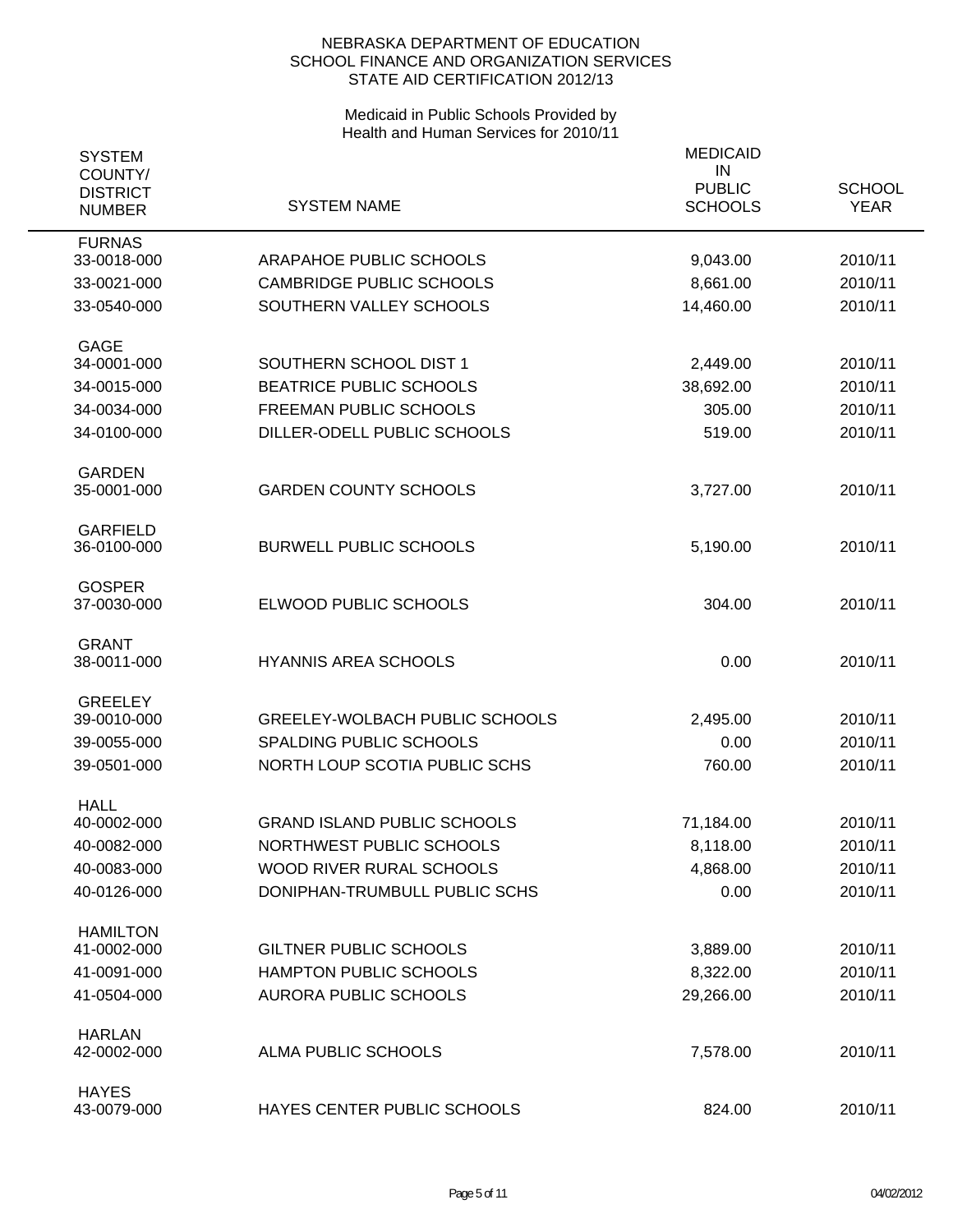| <b>SYSTEM</b>              |                                 | <b>MEDICAID</b>     |               |
|----------------------------|---------------------------------|---------------------|---------------|
| COUNTY/<br><b>DISTRICT</b> |                                 | IN<br><b>PUBLIC</b> | <b>SCHOOL</b> |
| <b>NUMBER</b>              | <b>SYSTEM NAME</b>              | <b>SCHOOLS</b>      | <b>YEAR</b>   |
| <b>HITCHCOCK</b>           |                                 |                     |               |
| 44-0070-000                | <b>HITCHCOCK CO SCH SYSTEM</b>  | 698.00              | 2010/11       |
| <b>HOLT</b>                |                                 |                     |               |
| 45-0007-000                | O'NEILL PUBLIC SCHOOLS          | 16,416.00           | 2010/11       |
| 45-0029-000                | <b>EWING PUBLIC SCHOOLS</b>     | 1,161.00            | 2010/11       |
| 45-0044-000                | <b>STUART PUBLIC SCHOOLS</b>    | 1,075.00            | 2010/11       |
| 45-0137-000                | <b>CHAMBERS PUBLIC SCHOOLS</b>  | 891.00              | 2010/11       |
| 45-0239-000                | WEST HOLT PUBLIC SCHOOLS        | 4,101.00            | 2010/11       |
| <b>HOOKER</b>              |                                 |                     |               |
| 46-0001-000                | MULLEN PUBLIC SCHOOLS           | 321.00              | 2010/11       |
| <b>HOWARD</b>              |                                 |                     |               |
| 47-0001-000                | ST PAUL PUBLIC SCHOOLS          | 3,712.00            | 2010/11       |
| 47-0100-000                | <b>CENTURA PUBLIC SCHOOLS</b>   | 2,761.00            | 2010/11       |
| 47-0103-000                | ELBA PUBLIC SCHOOLS             | 279.00              | 2010/11       |
| <b>JEFFERSON</b>           |                                 |                     |               |
| 48-0008-000                | <b>FAIRBURY PUBLIC SCHOOLS</b>  | 17,795.00           | 2010/11       |
| 48-0300-000                | TRI COUNTY PUBLIC SCHOOLS       | 3,612.00            | 2010/11       |
| 48-0303-000                | <b>MERIDIAN PUBLIC SCHOOLS</b>  | 537.00              | 2010/11       |
| <b>JOHNSON</b>             |                                 |                     |               |
| 49-0033-000                | <b>STERLING PUBLIC SCHOOLS</b>  | 0.00                | 2010/11       |
| 49-0050-000                | JOHNSON CO CENTRAL PUBLIC SCHS  | 8,513.00            | 2010/11       |
| <b>KEARNEY</b>             |                                 |                     |               |
| 50-0001-000                | WILCOX-HILDRETH PUBLIC SCHOOLS  | 5,404.00            | 2010/11       |
| 50-0501-000                | <b>AXTELL COMMUNITY SCHOOLS</b> | 1,766.00            | 2010/11       |
| 50-0503-000                | MINDEN PUBLIC SCHOOLS           | 44,738.00           | 2010/11       |
| <b>KEITH</b>               |                                 |                     |               |
| 51-0001-000                | OGALLALA PUBLIC SCHOOLS         | 11,566.00           | 2010/11       |
| 51-0006-000                | PAXTON CONSOLIDATED SCHOOLS     | 1,689.00            | 2010/11       |
| <b>KEYA PAHA</b>           |                                 |                     |               |
| 52-0100-000                | <b>KEYA PAHA COUNTY SCHOOLS</b> | 2,402.00            | 2010/11       |
| <b>KIMBALL</b>             |                                 |                     |               |
| 53-0001-000                | KIMBALL PUBLIC SCHOOLS          | 5,105.00            | 2010/11       |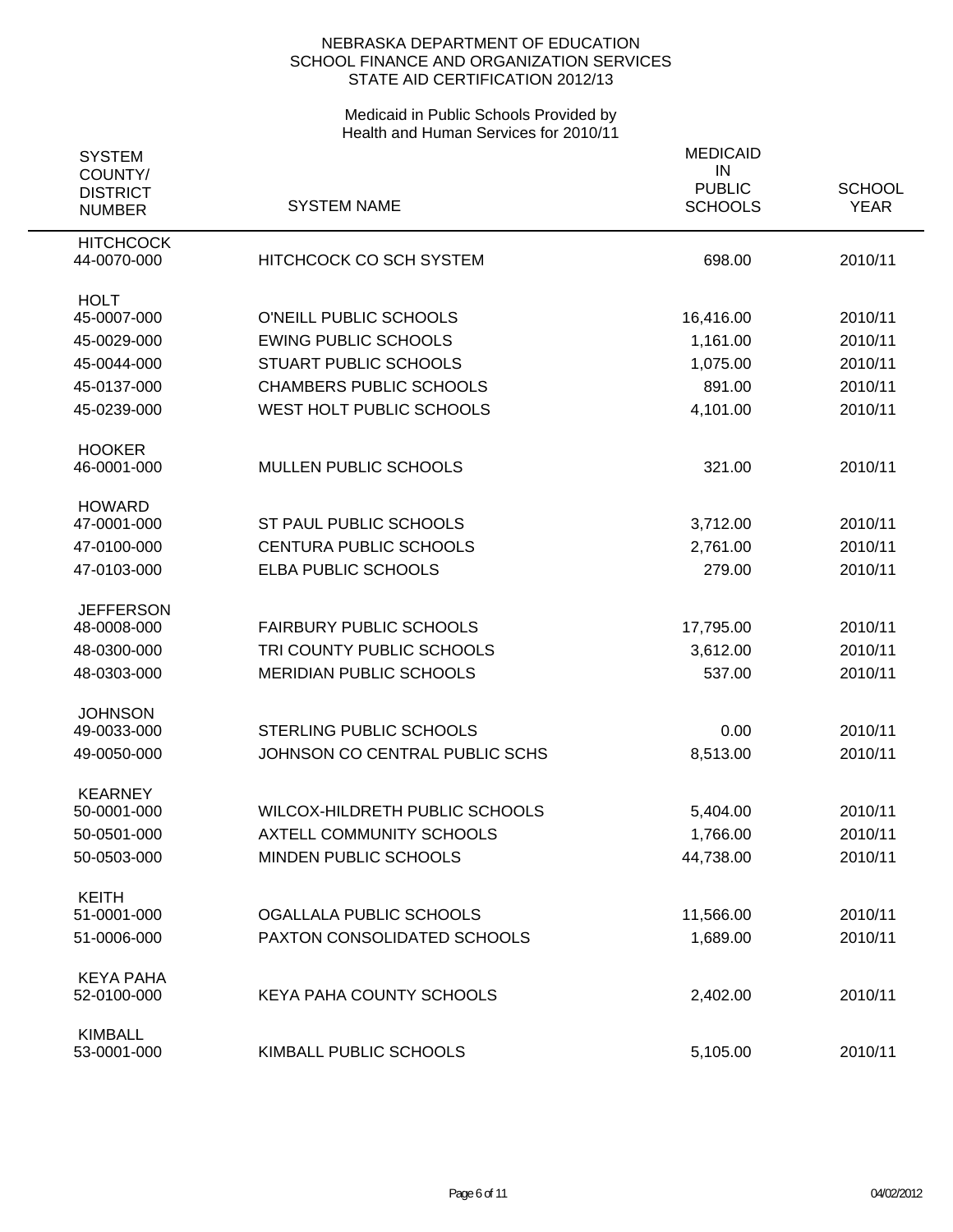| <b>SYSTEM</b><br>COUNTY/<br><b>DISTRICT</b><br><b>NUMBER</b> | <b>SYSTEM NAME</b>                    | <b>MEDICAID</b><br>IN<br><b>PUBLIC</b><br><b>SCHOOLS</b> | <b>SCHOOL</b><br><b>YEAR</b> |
|--------------------------------------------------------------|---------------------------------------|----------------------------------------------------------|------------------------------|
| <b>KNOX</b><br>54-0013-000                                   | <b>CREIGHTON COMMUNITY PUBLIC SCH</b> | 0.00                                                     | 2010/11                      |
| 54-0096-000                                                  | <b>CROFTON COMMUNITY SCHOOLS</b>      | 3,075.00                                                 | 2010/11                      |
| 54-0501-000                                                  | NIOBRARA PUBLIC SCHOOLS               | 4,443.00                                                 | 2010/11                      |
| 54-0505-000                                                  | SANTEE COMMUNITY SCHOOLS              | 3,372.00                                                 | 2010/11                      |
| 54-0576-000                                                  | <b>WAUSA PUBLIC SCHOOLS</b>           | 1,918.00                                                 | 2010/11                      |
| 54-0586-000                                                  | BLOOMFIELD COMMUNITY SCHOOLS          | 2,155.00                                                 | 2010/11                      |
|                                                              |                                       |                                                          |                              |
| <b>LANCASTER</b>                                             |                                       |                                                          |                              |
| 55-0001-000                                                  | LINCOLN PUBLIC SCHOOLS                | 239,549.00                                               | 2010/11                      |
| 55-0145-000                                                  | <b>WAVERLY SCHOOL DISTRICT 145</b>    | 8,348.00                                                 | 2010/11                      |
| 55-0148-000                                                  | MALCOLM PUBLIC SCHOOLS                | 0.00                                                     | 2010/11                      |
| 55-0160-000                                                  | NORRIS SCHOOL DIST 160                | 9,432.00                                                 | 2010/11                      |
| 55-0161-000                                                  | RAYMOND CENTRAL PUBLIC SCHOOLS        | 0.00                                                     | 2010/11                      |
| <b>LINCOLN</b>                                               |                                       |                                                          |                              |
| 56-0001-000                                                  | NORTH PLATTE PUBLIC SCHOOLS           | 40,478.00                                                | 2010/11                      |
| 56-0006-000                                                  | <b>BRADY PUBLIC SCHOOLS</b>           | 2,077.00                                                 | 2010/11                      |
| 56-0007-000                                                  | <b>MAXWELL PUBLIC SCHOOLS</b>         | 3,342.00                                                 | 2010/11                      |
| 56-0037-000                                                  | <b>HERSHEY PUBLIC SCHOOLS</b>         | 5,007.00                                                 | 2010/11                      |
| 56-0055-000                                                  | SUTHERLAND PUBLIC SCHOOLS             | 5,827.00                                                 | 2010/11                      |
| 56-0565-000                                                  | <b>WALLACE PUBLIC SCH DIST 65 R</b>   | 484.00                                                   | 2010/11                      |
|                                                              |                                       |                                                          |                              |
| <b>LOGAN</b><br>57-0501-000                                  | STAPLETON PUBLIC SCHOOLS              | 1,416.00                                                 | 2010/11                      |
|                                                              |                                       |                                                          |                              |
| <b>LOUP</b>                                                  |                                       |                                                          |                              |
| 58-0025-000                                                  | LOUP COUNTY PUBLIC SCHOOLS            | 1,064.00                                                 | 2010/11                      |
| <b>MADISON</b>                                               |                                       |                                                          |                              |
| 59-0001-000                                                  | <b>MADISON PUBLIC SCHOOLS</b>         | 3,749.00                                                 | 2010/11                      |
| 59-0002-000                                                  | NORFOLK PUBLIC SCHOOLS                | 61,495.00                                                | 2010/11                      |
| 59-0005-000                                                  | BATTLE CREEK PUBLIC SCHOOLS           | 1,520.00                                                 | 2010/11                      |
| 59-0013-000                                                  | NEWMAN GROVE PUBLIC SCHOOLS           | 1,642.00                                                 | 2010/11                      |
| 59-0080-000                                                  | ELKHORN VALLEY SCHOOLS                | 2,853.00                                                 | 2010/11                      |
| <b>MCPHERSON</b>                                             |                                       |                                                          |                              |
| 60-0090-000                                                  | MC PHERSON COUNTY SCHOOLS             | 1,068.00                                                 | 2010/11                      |
|                                                              |                                       |                                                          |                              |
| <b>MERRICK</b><br>61-0004-000                                | CENTRAL CITY PUBLIC SCHOOLS           | 7,020.00                                                 | 2010/11                      |
| 61-0049-000                                                  | PALMER PUBLIC SCHOOLS                 | 411.00                                                   | 2010/11                      |
|                                                              |                                       |                                                          |                              |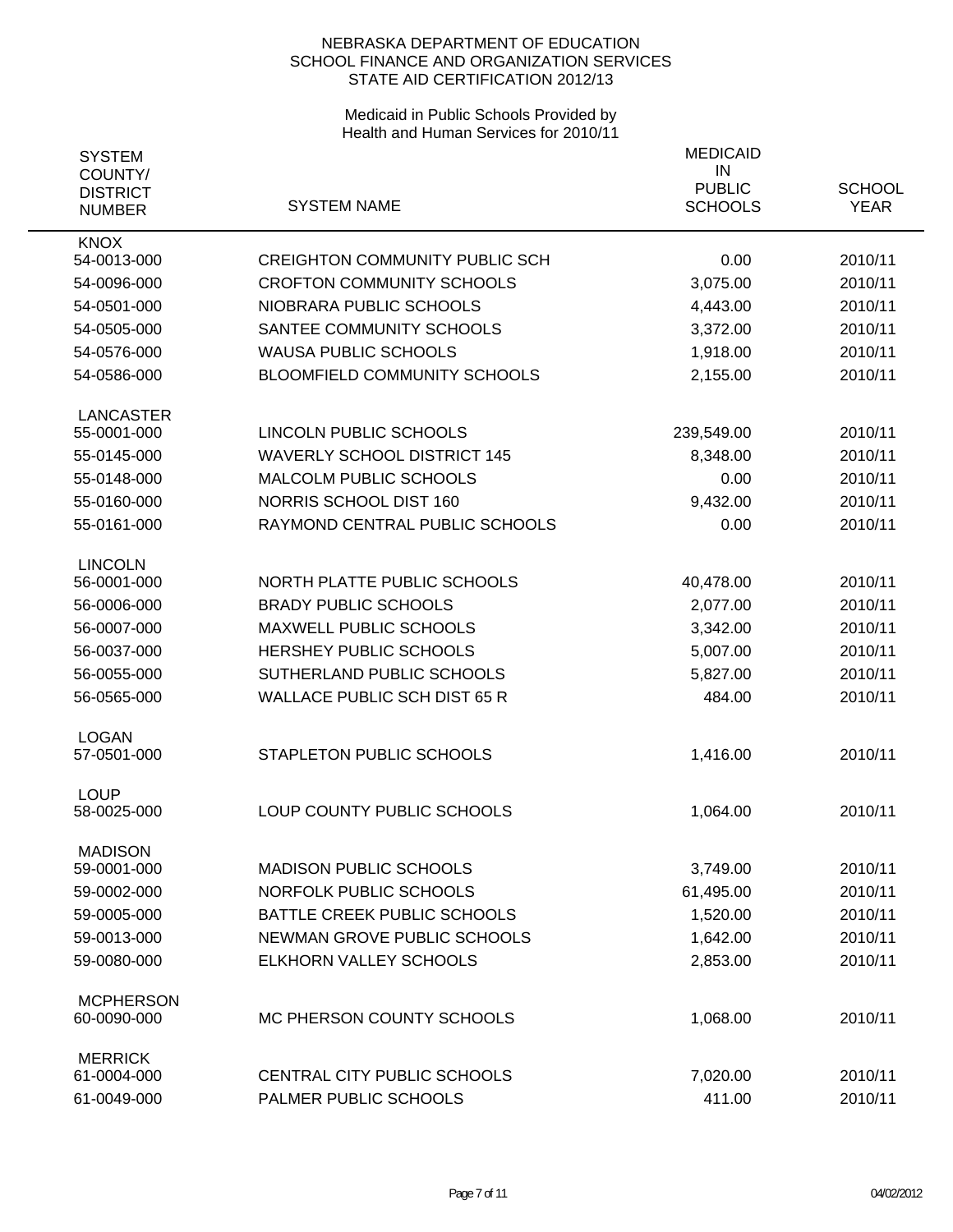| <b>SYSTEM</b><br>COUNTY/<br><b>DISTRICT</b><br><b>NUMBER</b> | <b>SYSTEM NAME</b>                                                  | <b>MEDICAID</b><br>IN<br><b>PUBLIC</b><br><b>SCHOOLS</b> | <b>SCHOOL</b><br><b>YEAR</b> |
|--------------------------------------------------------------|---------------------------------------------------------------------|----------------------------------------------------------|------------------------------|
| <b>MORRILL</b><br>62-0021-000                                | <b>BAYARD PUBLIC SCHOOLS</b>                                        | 1,077.00                                                 | 2010/11                      |
| 62-0063-000                                                  | <b>BRIDGEPORT PUBLIC SCHOOLS</b>                                    | 3,365.00                                                 | 2010/11                      |
| <b>NANCE</b>                                                 |                                                                     |                                                          |                              |
| 63-0001-000<br>63-0030-000                                   | <b>FULLERTON PUBLIC SCHOOLS</b><br><b>TWIN RIVER PUBLIC SCHOOLS</b> | 1,069.00<br>0.00                                         | 2010/11<br>2010/11           |
| <b>NEMAHA</b>                                                |                                                                     |                                                          |                              |
| 64-0023-000                                                  | JOHNSON-BROCK PUBLIC SCHOOLS                                        | 0.00                                                     | 2010/11                      |
| 64-0029-000                                                  | <b>AUBURN PUBLIC SCHOOLS</b>                                        | 19,856.00                                                | 2010/11                      |
| <b>NUCKOLLS</b><br>65-0011-000                               | <b>SUPERIOR PUBLIC SCHOOLS</b>                                      | 30,100.00                                                | 2010/11                      |
| 65-2005-000                                                  | SO CENTRAL NE UNIFIED SYSTEM 5                                      | 28,046.00                                                | 2010/11                      |
|                                                              |                                                                     |                                                          |                              |
| <b>OTOE</b><br>66-0027-000                                   | SYRACUSE-DUNBAR-AVOCA SCHOOLS                                       | 0.00                                                     | 2010/11                      |
| 66-0111-000                                                  | NEBRASKA CITY PUBLIC SCHOOLS                                        | 0.00                                                     | 2010/11                      |
| 66-0501-000                                                  | PALMYRA DISTRICT OR 1                                               | 434.00                                                   | 2010/11                      |
| <b>PAWNEE</b>                                                |                                                                     |                                                          |                              |
| 67-0001-000                                                  | PAWNEE CITY PUBLIC SCHOOLS                                          | 0.00                                                     | 2010/11                      |
| 67-0069-000                                                  | LEWISTON CONSOLIDATED SCHOOLS                                       | 0.00                                                     | 2010/11                      |
| <b>PERKINS</b>                                               | PERKINS COUNTY SCHOOLS                                              |                                                          | 2010/11                      |
| 68-0020-000                                                  |                                                                     | 8,702.00                                                 |                              |
| <b>PHELPS</b><br>69-0044-000                                 | HOLDREGE PUBLIC SCHOOLS                                             | 32,798.00                                                | 2010/11                      |
| 69-0054-000                                                  | BERTRAND PUBLIC SCHOOLS                                             | 4,981.00                                                 | 2010/11                      |
| 69-0055-000                                                  | LOOMIS PUBLIC SCHOOLS                                               | 8,813.00                                                 | 2010/11                      |
| <b>PIERCE</b>                                                |                                                                     |                                                          |                              |
| 70-0002-000                                                  | PIERCE PUBLIC SCHOOLS                                               | 2,119.00                                                 | 2010/11                      |
| 70-0005-000                                                  | PLAINVIEW PUBLIC SCHOOLS                                            | 1,872.00                                                 | 2010/11                      |
| 70-0542-000                                                  | OSMOND PUBLIC SCHOOLS                                               | 938.00                                                   | 2010/11                      |
| <b>PLATTE</b>                                                |                                                                     |                                                          |                              |
| 71-0001-000                                                  | <b>COLUMBUS PUBLIC SCHOOLS</b>                                      | 0.00                                                     | 2010/11                      |
| 71-0005-000                                                  | <b>LAKEVIEW COMMUNITY SCHOOLS</b>                                   | 4,984.00                                                 | 2010/11                      |
| 71-0067-000                                                  | HUMPHREY PUBLIC SCHOOLS                                             | 0.00                                                     | 2010/11                      |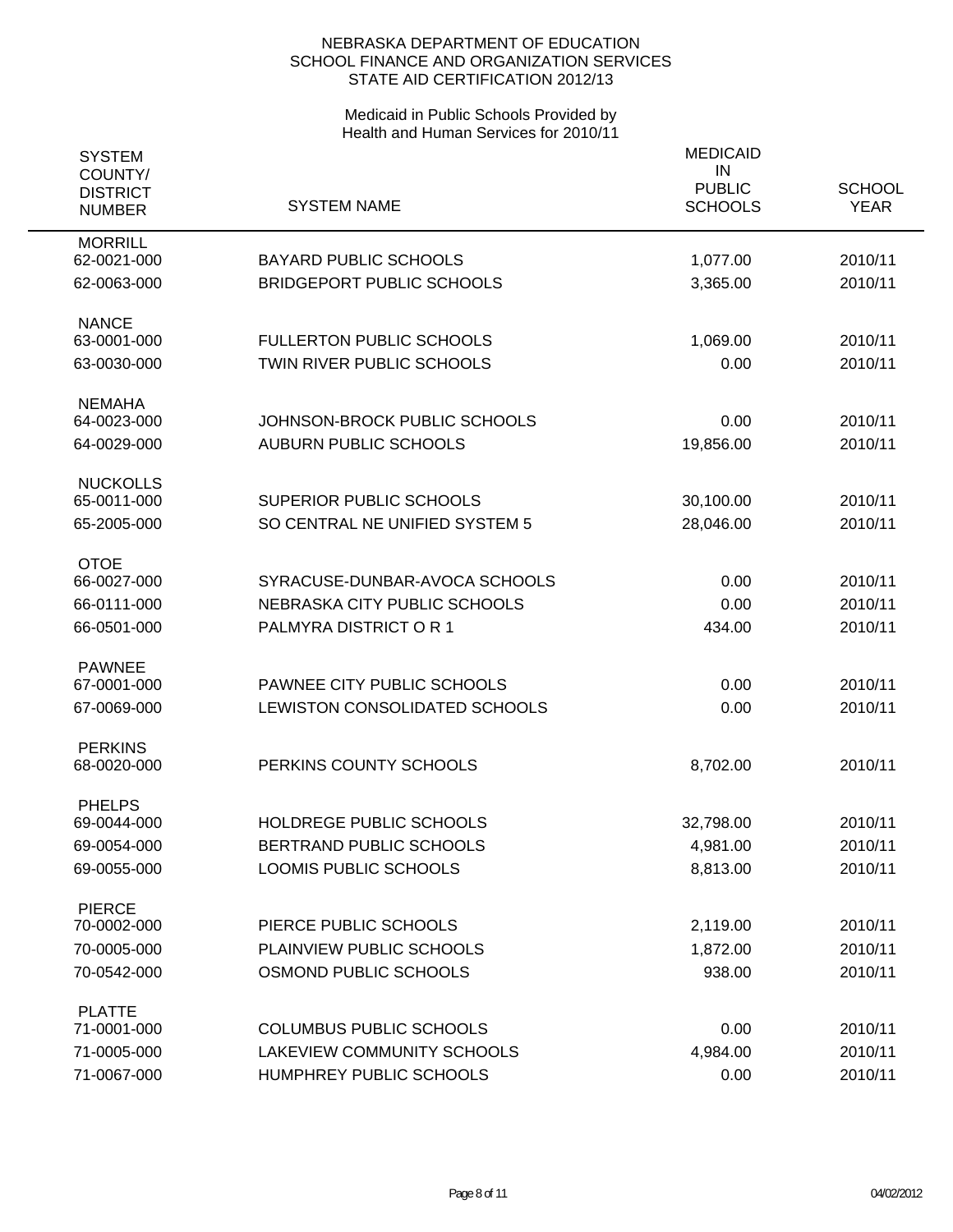| <b>SYSTEM</b><br>COUNTY/<br><b>DISTRICT</b><br><b>NUMBER</b> | <b>SYSTEM NAME</b>                                        | <b>MEDICAID</b><br>IN<br><b>PUBLIC</b><br><b>SCHOOLS</b> | <b>SCHOOL</b><br><b>YEAR</b> |
|--------------------------------------------------------------|-----------------------------------------------------------|----------------------------------------------------------|------------------------------|
| <b>POLK</b><br>72-0015-000                                   | <b>CROSS COUNTY COMMUNITY SCHOOLS</b>                     | 8,763.00                                                 | 2010/11                      |
| 72-0019-000                                                  | OSCEOLA PUBLIC SCHOOLS                                    | 5,313.00                                                 | 2010/11                      |
| 72-0032-000                                                  | SHELBY - RISING CITY PUBLIC SC                            | 2,190.00                                                 | 2010/11                      |
| 72-0075-000                                                  | <b>HIGH PLAINS COMMUNITY SCHOOLS</b>                      | 0.00                                                     | 2010/11                      |
| <b>RED WILLOW</b><br>73-0017-000                             | MC COOK PUBLIC SCHOOLS                                    | 14,254.00                                                | 2010/11                      |
| 73-0179-000                                                  | SOUTHWEST PUBLIC SCHOOLS                                  | 1,336.00                                                 | 2010/11                      |
| <b>RICHARDSON</b><br>74-0056-000                             | <b>FALLS CITY PUBLIC SCHOOLS</b>                          | 0.00                                                     | 2010/11                      |
| 74-0070-000                                                  | HUMBOLDT TABLE ROCK STEINAUER                             | 0.00                                                     | 2010/11                      |
| <b>ROCK</b><br>75-0100-000                                   | ROCK COUNTY PUBLIC SCHOOLS                                | 8,610.00                                                 | 2010/11                      |
| <b>SALINE</b>                                                |                                                           |                                                          |                              |
| 76-0002-000                                                  | <b>CRETE PUBLIC SCHOOLS</b>                               | 0.00<br>0.00                                             | 2010/11<br>2010/11           |
| 76-0044-000<br>76-0068-000                                   | DORCHESTER PUBLIC SCHOOLS<br><b>FRIEND PUBLIC SCHOOLS</b> | 0.00                                                     | 2010/11                      |
| 76-0082-000                                                  | WILBER-CLATONIA PUBLIC SCHOOLS                            | 2,006.00                                                 | 2010/11                      |
|                                                              |                                                           |                                                          |                              |
| <b>SARPY</b>                                                 |                                                           |                                                          |                              |
| 77-0001-000                                                  | BELLEVUE PUBLIC SCHOOLS                                   | 68,602.00                                                | 2010/11                      |
| 77-0027-000                                                  | PAPILLION-LA VISTA PUBLIC SCHS                            | 59,855.00                                                | 2010/11                      |
| 77-0037-000                                                  | <b>GRETNA PUBLIC SCHOOLS</b>                              | 0.00                                                     | 2010/11                      |
| 77-0046-000                                                  | <b>SOUTH SARPY DIST 46</b>                                | 0.00                                                     | 2010/11                      |
| <b>SAUNDERS</b><br>78-0001-000                               | ASHLAND-GREENWOOD PUBLIC SCHS                             | 1,604.00                                                 | 2010/11                      |
| 78-0009-000                                                  | YUTAN PUBLIC SCHOOLS                                      | 617.00                                                   | 2010/11                      |
| 78-0039-000                                                  | <b>WAHOO PUBLIC SCHOOLS</b>                               | 8,718.00                                                 | 2010/11                      |
| 78-0072-000                                                  | <b>MEAD PUBLIC SCHOOLS</b>                                | 1,892.00                                                 | 2010/11                      |
| 78-0107-000                                                  | CEDAR BLUFFS PUBLIC SCHOOLS                               | 484.00                                                   | 2010/11                      |
|                                                              |                                                           |                                                          |                              |
| <b>SCOTTS BLUFF</b>                                          |                                                           |                                                          |                              |
| 79-0002-000<br>79-0011-000                                   | MINATARE PUBLIC SCHOOLS<br><b>MORRILL PUBLIC SCHOOLS</b>  | 1,430.00                                                 | 2010/11<br>2010/11           |
| 79-0016-000                                                  | <b>GERING PUBLIC SCHOOLS</b>                              | 1,098.00                                                 | 2010/11                      |
| 79-0031-000                                                  | MITCHELL PUBLIC SCHOOLS                                   | 10,566.00                                                |                              |
| 79-0032-000                                                  | SCOTTSBLUFF PUBLIC SCHOOLS                                | 3,223.00<br>8,246.00                                     | 2010/11<br>2010/11           |
|                                                              |                                                           |                                                          |                              |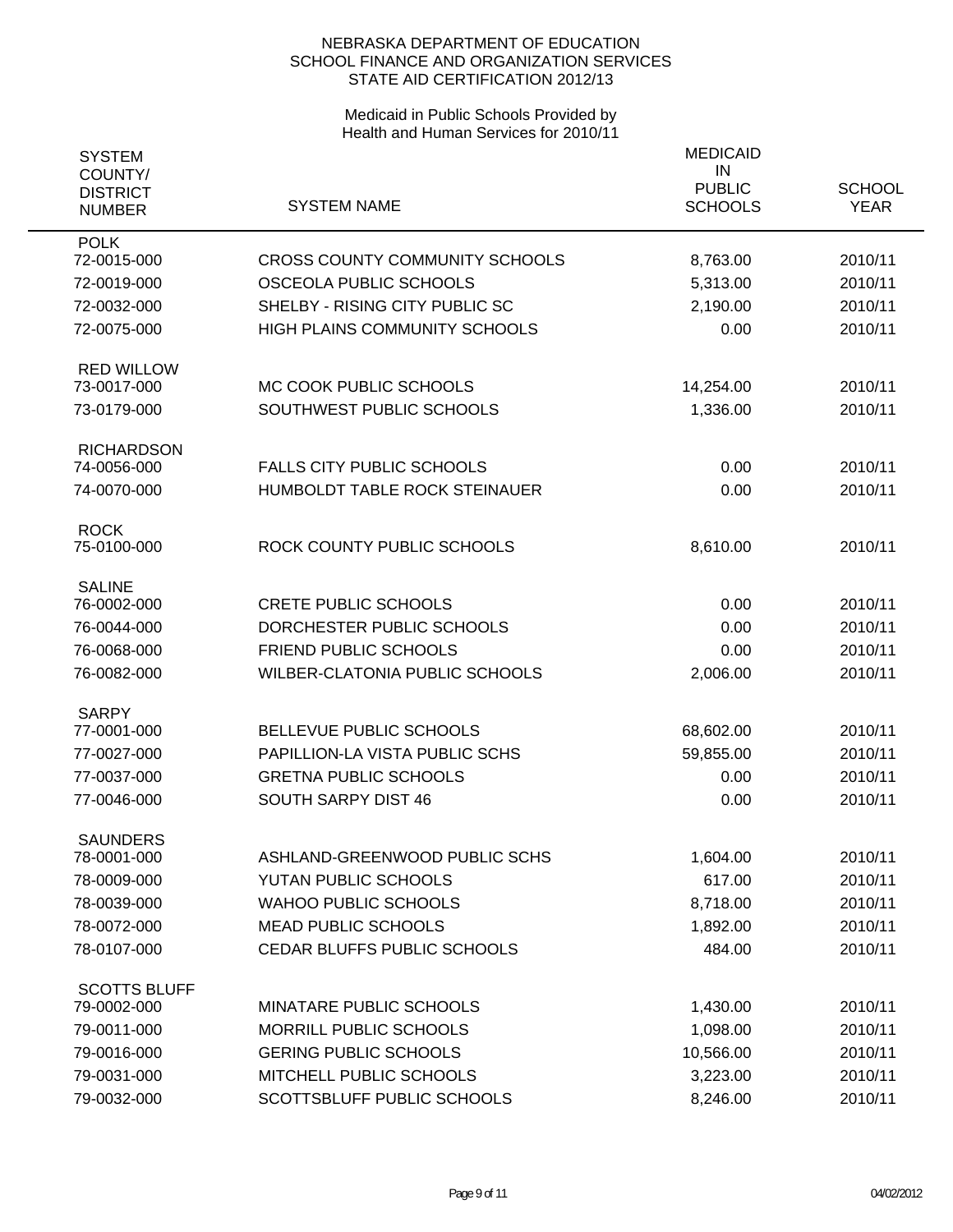| <b>SYSTEM</b><br>COUNTY/<br><b>DISTRICT</b><br><b>NUMBER</b> | <b>SYSTEM NAME</b>                  | <b>MEDICAID</b><br>IN<br><b>PUBLIC</b><br><b>SCHOOLS</b> | <b>SCHOOL</b><br><b>YEAR</b> |
|--------------------------------------------------------------|-------------------------------------|----------------------------------------------------------|------------------------------|
| <b>SEWARD</b><br>80-0005-000                                 | MILFORD PUBLIC SCHOOLS              | 176.00                                                   | 2010/11                      |
| 80-0009-000                                                  | <b>SEWARD PUBLIC SCHOOLS</b>        | 3,187.00                                                 | 2010/11                      |
| 80-0567-000                                                  | CENTENNIAL PUBLIC SCHOOLS           | 12,897.00                                                | 2010/11                      |
| <b>SHERIDAN</b><br>81-0003-000                               | HAY SPRINGS PUBLIC SCHOOLS          | 0.00                                                     | 2010/11                      |
| 81-0010-000                                                  | <b>GORDON-RUSHVILLE PUBLIC SCHS</b> | 7,252.00                                                 | 2010/11                      |
| <b>SHERMAN</b>                                               |                                     |                                                          |                              |
| 82-0001-000                                                  | LOUP CITY PUBLIC SCHOOLS            | 5,437.00                                                 | 2010/11                      |
| 82-0015-000                                                  | LITCHFIELD PUBLIC SCHOOLS           | 0.00                                                     | 2010/11                      |
| <b>SIOUX</b><br>83-0500-000                                  | SIOUX COUNTY PUBLIC SCHOOLS         | 0.00                                                     | 2010/11                      |
| <b>STANTON</b><br>84-0003-000                                | STANTON COMMUNITY SCHOOLS           | 6,792.00                                                 | 2010/11                      |
| <b>THAYER</b><br>85-0060-000                                 | DESHLER PUBLIC SCHOOLS              | 912.00                                                   | 2010/11                      |
| 85-0070-000                                                  | THAYER CENTRAL COMMUNITY SCHS       | 3,685.00                                                 | 2010/11                      |
| 85-2001-000                                                  | BRUNING-DAVENPORT UNIFIED SYS       | 1,563.00                                                 | 2010/11                      |
| <b>THOMAS</b><br>86-0001-000                                 | THEDFORD PUBLIC SCHOOLS             | 1,210.00                                                 | 2010/11                      |
| <b>THURSTON</b><br>87-0001-000                               | PENDER PUBLIC SCHOOLS               | 1,839.00                                                 | 2010/11                      |
| 87-0013-000                                                  | <b>WALTHILL PUBLIC SCHOOLS</b>      | 5,873.00                                                 | 2010/11                      |
| 87-0016-000                                                  | UMO N HO N NATION PUBLIC SCHS       | 0.00                                                     | 2010/11                      |
| 87-0017-000                                                  | <b>WINNEBAGO PUBLIC SCHOOLS</b>     | 0.00                                                     | 2010/11                      |
| <b>VALLEY</b>                                                |                                     |                                                          |                              |
| 88-0005-000                                                  | <b>ORD PUBLIC SCHOOLS</b>           | 5,502.00                                                 | 2010/11                      |
| 88-0021-000                                                  | <b>ARCADIA PUBLIC SCHOOLS</b>       | 2,889.00                                                 | 2010/11                      |
| <b>WASHINGTON</b><br>89-0001-000                             | <b>BLAIR COMMUNITY SCHOOLS</b>      | 21,325.00                                                | 2010/11                      |
| 89-0003-000                                                  | FORT CALHOUN COMMUNITY SCHS         | 891.00                                                   | 2010/11                      |
| 89-0024-000                                                  | ARLINGTON PUBLIC SCHOOLS            | 2,066.00                                                 | 2010/11                      |